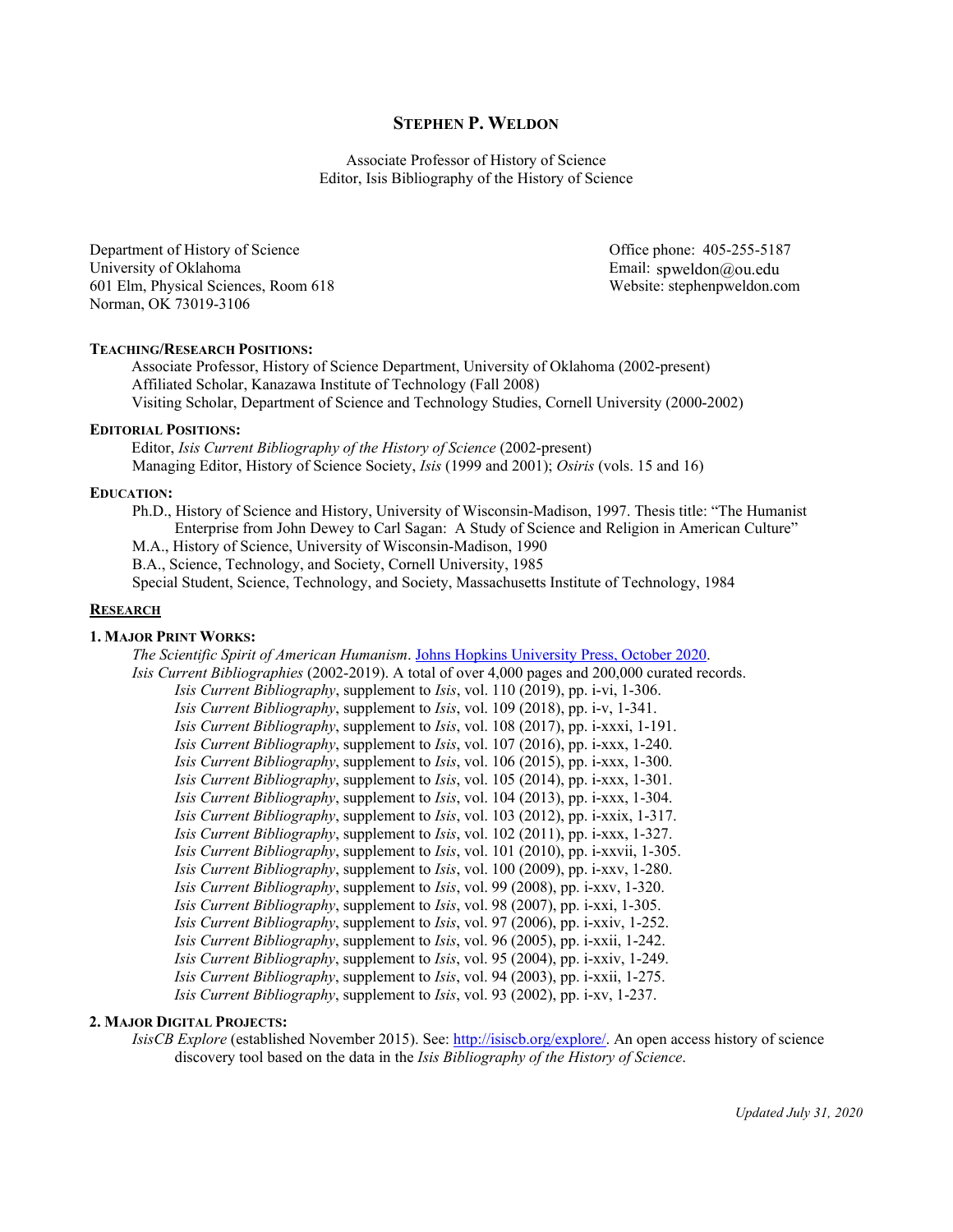*Major Updates/Developments*:

- Timeline for Authorities (opened 2018 March). A timeline visualization of all publications in the database related to a specific person, institution, or concept.
- Contributing Editors (established 2017). A collaboration with scholars in different specializations, who are appointed to find and enter electronic bibliographical records in a specific subject or language area.
- *IsisCB Cumulative* (published online November 2016). See[: https://cumulative.isiscb.org/.](https://cumulative.isiscb.org/) An open access website containing digitized and parsed text from 7 volumes of the *Isis Cumulative Bibliography of the History of Science* containing data from 1913-1975. (Link to blog posts describing th[e digitization](https://isiscb.org/isiscb-cumulative/digitizing-the-cumulative-bibliography/) and bibliographic [markup.](https://isiscb.org/isiscb-explore/a-new-paradigm/))
- IsisCB Authority-Citation Relational Data Model. (Created in FilemakerPro, 2015-2016). This data model and associated database was designed to hold the refactored data created from the Integrated Curation system built in 2002. Refactoring of the 200,000 citation records, yielded 150,000 authorities, and 1.4 million relationship records. [\(Link to documentation of this project.](http://stephenpweldon.com/wp-content/uploads/2016/12/Isis-CB-Database-System-2015.zip) And two blog posts describing the new data model and its utilit[y here](https://isiscb.org/isiscb-explore/taking-the-isiscb-into-a-dynamic-interdependent-world/) and [here.](https://isiscb.org/isiscb-explore/taking-the-isiscb-into-a-dynamic-interdependent-world/))
- Neu Data Refactoring. (Completed in FilemakerPro, 2012). This project was a long ongoing effort to extract all of the database files inherited from John Neu, Isis bibliographer from 1968 to 1999, and merge his records with the post-2000 Isis data. This yielded over 100,000 records, including about 20,000 book reviews that had previously not been published in digital form.
- Isis Bibliography Integrated Data Curation System. (Created in FilemakerPro, 2002-2015). This complex database input, management, and distribution system was designed to capture citation data for the IsisCB efficiently, manage the data using a distributed file management system, and export the records for printing and database upload. Over 14 years, it managed 200,000 citations. (Link to [documentation of this system.](http://stephenpweldon.com/wp-content/uploads/2016/12/Isis-CB-Database-System-2002.zip))

### **3. PUBLISHED SCHOLARLY ARTICLES:**

- "Organized Humanism in the United States," 75-93 in *Looking Back to Look Forward: Organized Humanism in the World: Belgium, Great Britain, the Netherlands and the United States of America, 1945-2005,* eds. Niels De Nutte and Bert Gasenbeek (Brussels, Belgium: Uitgeverij VUBPRESS, 2019).
- "Bibliographical Essays" (2018). Editor. New section of the *Isis Current Bibliography*, featuring a scholarly article on bibliographical resources in a subfield of the discipline by a specialist in that field.
- "Building Infrastructure in the Digital Age: Case Study of the Isis Bibliography of History of Science, 2002-2018," *Circumscribere: International Journal for the History of Science* 21 (2018): 21–40. [https://doi.org/10.23925/1980-7651.2018v21;p21-40.](https://doi.org/10.23925/1980-7651.2018v21;p21-40)
- "Science and Religion," pp. 3-19, in *Science and Religion: A Historical Introduction*. Second edition. Ed. Gary B. Ferngren. Baltimore: Johns Hopkins, 2017.
- "East Asian Traditions," co-authored with Tomoko Yoshida, pp. 314-332, in *Science and Religion: A Historical Introduction*. Second edition. Ed. Gary B. Ferngren. Baltimore: Johns Hopkins, 2017.
- "Historians and Their Data," pp. 299–322, in *Crossing Oceans: Exchange of Products, Instruments, Procedures and Ideas in the History of Chemistry and Related Sciences*, edited by Ana Maria Alfonso-Goldfarb, Walter Carnielli, Hasok Chang, Márcia H. M. Ferraz, & Silvia Waisse. São Paolo, Brazil: Coleção CLE/UNICAMP, 2015.
- "Ordering the Discipline: Classification in the History of Science," introduction to Focus Section, *Isis* (September 2013): 537-539. Open Access URL[: http://www.jstor.org/stable/10.1086/673272](http://www.jstor.org/stable/10.1086/673272)
- "Bibliography Is Social: Organizing Knowledge in the Isis Bibliography from Sarton to the Early Twenty-First Century," part of a Focus Section, *Isis* (September 2013), pp. 540-550. Open Access URL: <http://www.jstor.org/stable/10.1086/673273>
- "History of the World History of Science Online Project," *Acta Baltica Historiae et Philosophiae Scientiarum* (in press, 2013). Open Access URL: [http://www.bahps.org/09\\_Weldon-2013-2-09.pdf](http://www.bahps.org/09_Weldon-2013-2-09.pdf)
- "'La classification des sciences n'a jamais cessé d'évoluer': A Century of Effort at Putting Science in Its Place," pp. 307-328, in Ana M. Alfonso-Goldfarb et al., eds. *Centenário Simão Mathias: Documentos, Métodos e Identidade da História da Ciência* (São Paulo: PUC-SP; Imprensa Oficial, 2009). Link to Table of Contents of volume:<http://www.pucsp.br/pos/cesima/publicacoes/centenario/sumario.pdf>
- "The Isis Bibliography from Its Origins to the Present Day: One Hundred Years of Evolution of a Classification System" *Circumscribere* 6 (2009): 26-46. Open Access URL: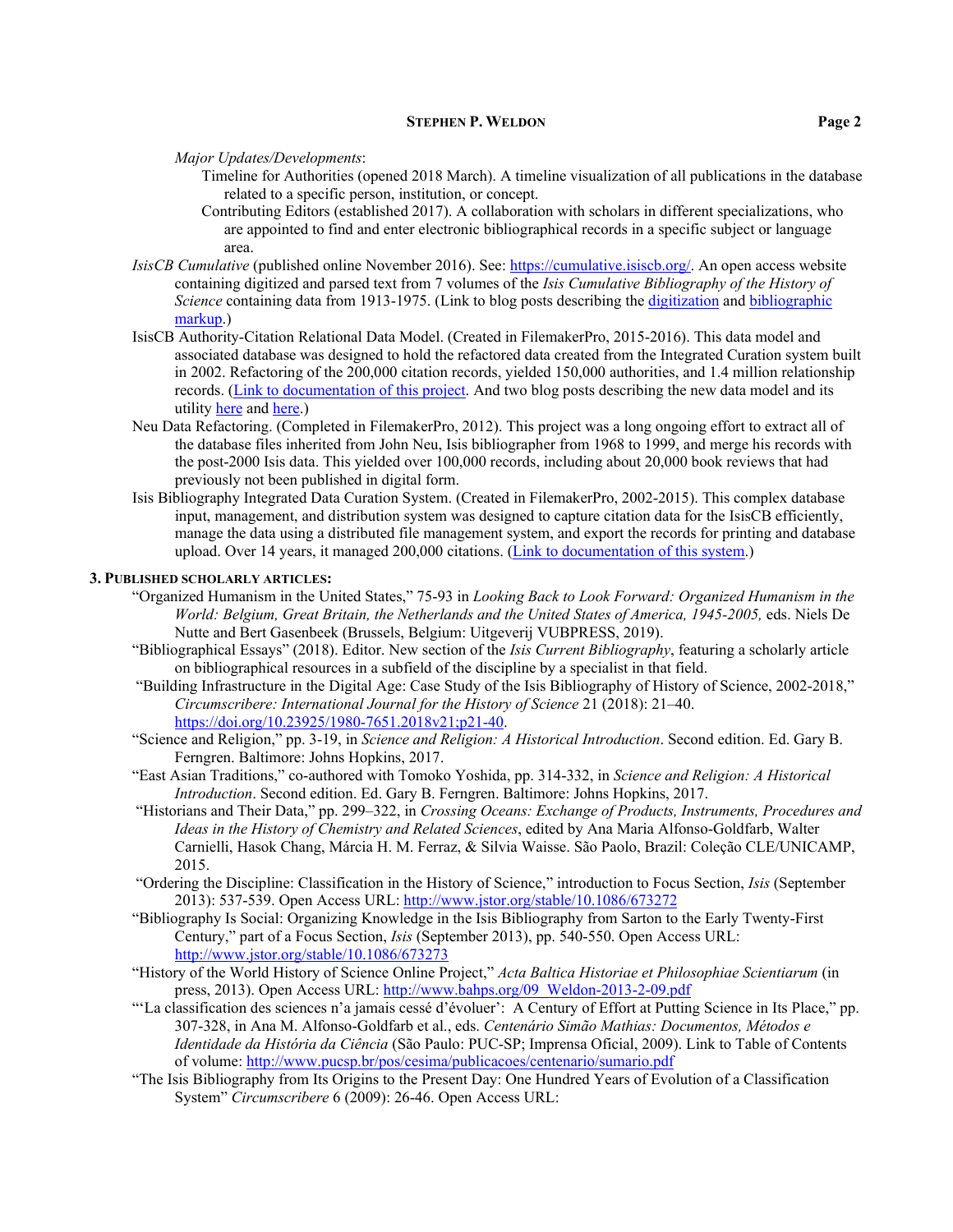<http://revistas.pucsp.br/index.php/circumhc/article/view/1942>

- "American Jews and the Ideology of Modern Science," 745-747, in Stephen H. Norwood and Eunice G. Pollack, eds., *Encyclopedia of American Jewish History*, vol. 2 (ABC-CLIO, 2007)
- "Humanism, Secular, U.S." *Dictionary of the History of Ideas* (2004)
- "Postmodernism" and "Social Construction." *Science and Religion: A Historical Introduction*. Ed. Gary B. Ferngren. Baltimore: Johns Hopkins, 2002. (Republication of two articles that appeared in 2000. Both contain new introductions.)
- "Deism," "Postmodernism," "Secular Humanism," and "Social Construction of Science." In *The History of Science and Religion in the Western Tradition: An Encyclopedia*. Ed. Gary B. Ferngren, Edward J. Larson, and Darrel W. Amundsen. New York: Garland, 2000

# **4. PROFESSIONAL BLOGS AND DIGITAL PROJECTS:**

The Scientific Spirit of American Humanism, <http://thescientificspirit.org/> (2018 established). Creator. Digital HSS[, https://digital.hssonline.org/](https://digital.hssonline.org/) (2018 established). Co-creator.

- IsisCB.org (previously, "Citations: From the Bibliographer's Desk"), [http://isiscb.org](http://isiscb.org/) (2013-present). Creator. Inhabiting the Anthropocene,<https://inhabitingtheanthropocene.com/author/spweldon/> (Fall 2014-present). Contributor.
- World History of Science Online,<http://www.dhst-whso.org/blog/> (2012-present). Creator.
- Online Survey on Research Methods in the History of Science and the Usage of the Isis Current Bibliography (December 2018 through January 2019). Creator and principal editor.
- Online Survey on Research Methods in the History of Science and the Usage of the Isis Current Bibliography (February and March, 2013). Creator and principal editor.

#### **5. PAPERS AND PRESENTATIONS:**

- Working group: "Mapping Authorities and Ontologies in Computation and Digital HPS" (participant), part of the "Research Coordination Network: Building a Network for Digital and Computational History and Philosophy of Science" NSF grant, MBL Library, RCN Group meeting, Woods Hole, MA, Nov. 7-10, 2019.
- Invited lecture: "Fighting the Ghost of William Jennings Bryan: Humanists and Evolution in Twentieth-Century America," Centre voor Academische en Vrijzinnege Archieven (CAVA), Brussels, Belgium, August 1, 2019.
- "The Present and Future of the History of Science Society's Publications" (panelist), History of Science Society Annual Meeting, Utrecht, Netherlands, July 25, 2019.
- Workshop: "History Observatory Workshop" (participant), American Institute of Physics, College Park, MD, June 6-9, 2019.
- "Putting Post-Humanism into Context," Midwest Junto, Linda Hall Library, Kansas City, Mo., April 14, 2019.
- $"19<sup>th</sup>$ -Century Scientific Correspondence Networks" (panelist), European Society for the History of Science, London, Sept. 16, 2018.
- "Building IsisCB Explore: How I Worked with Many People, Learned New Skills, and Converted an Annual Printed Bibliography into a Dynamic Digital Resource," DH Brown Bag, Bizzell Library, Nov. 8, 2018
- "The Science of Intelligence Testing and the Role of Race in the American Humanist Movement," as part of the panel "Humanisms in Twentieth Century American Culture" at the Society for U.S. Intellectual History, Plano, Texas, October 27, 2017.
- Working group: "Mapping Authorities and Ontologies in Computation and Digital HPS" (participant), part of the "Research Coordination Network: Building a Network for Digital and Computational History and Philosophy of Science" NSF grant, MBL Library, RCN Group meeting, Woods Hole, MA, Sept. 8-9, 2017.
- Invited lecture: "Religion and Science in the United States: A Historical Perspective," University of Sao Paulo, Sao Paulo, Brazil, Aug. 10 2017.
- Invited lectures at CESIMA, Sao Paulo, Brazil:
	- "Authorities, the Backbone of the Digital World," Aug. 14, 2017.
	- "History of Science in the Digital Age, Part 2: The Nature of Scholarship," Aug. 9, 2017.
	- "History of Science in the Digital Age, Part 1: Varieties of Digital Resources," Aug. 8, 2017.
	- "Curation of Historical Data," Aug. 3, 2017.
- "Shaping Historical Knowledge for a Digital Infrastructure: The IsisCB and the History of Science," in the symposium "Doing History of Science in a Digital, Global, Networked Community: Tools and Services Linking Scholars and Scholarship" at the ICHST 2017 25th International Congress of History of Science and Technology, Rio de Janeiro, Brazil, July 25, 2017.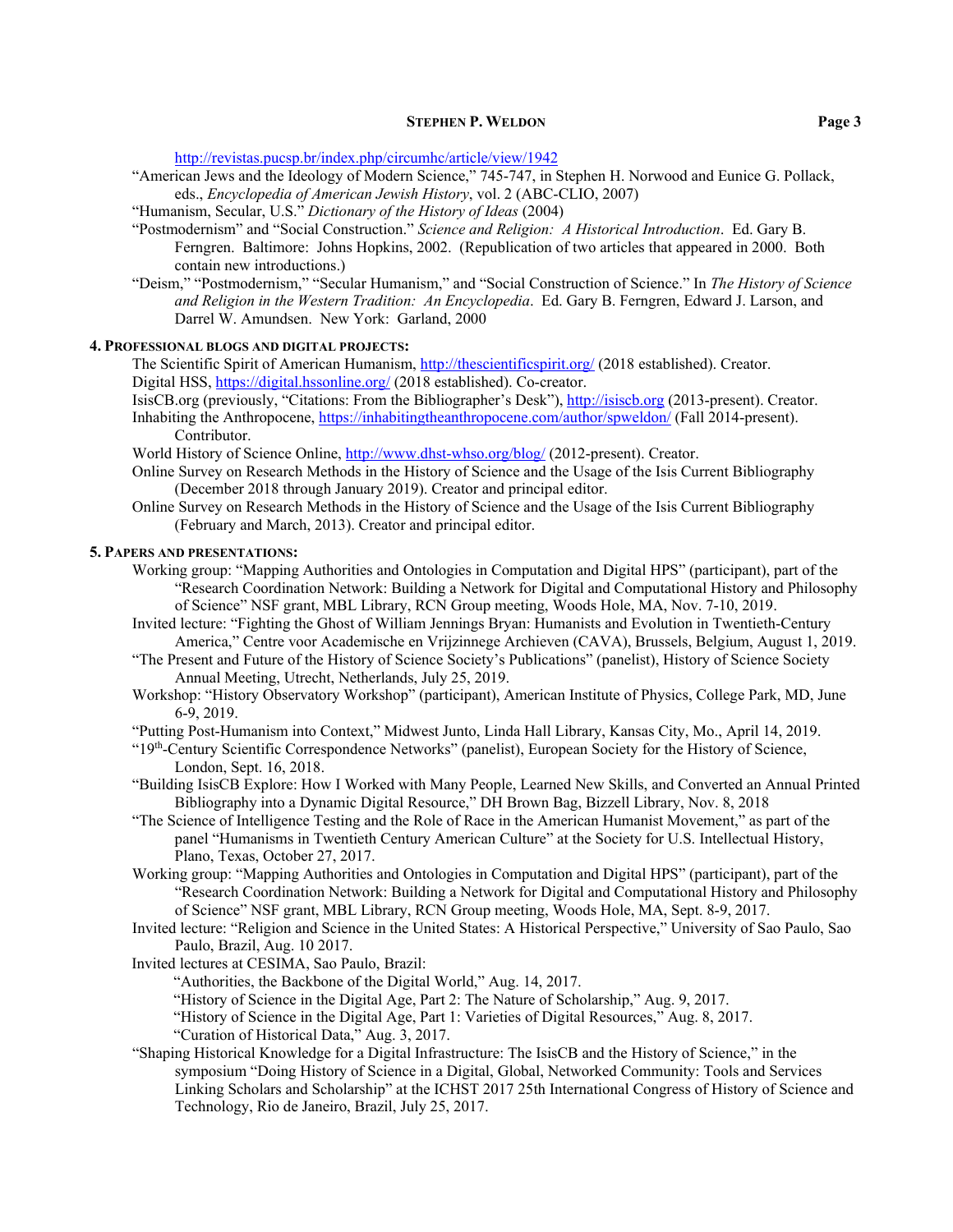- "Turning the Isis Current Bibliography into a Prosopographical Tool: Managing Authorities in a Linked Open Data Environment" in the symposium "Prosopography and the History of Science in a Networked Computational Environment: Theoretical, Methodological, and Technical Considerations," at the 7th Conference of the European Society for the History of Science, Prague, Czech Republic, September 23, 2016.
- "Making the IsisCB from the *Isis Bibliography of the History of Science*" at the "Digital HPS Consortium Meeting," Norman, Oklahoma, August 26, 2016.
- "After Fukushima: The Global Conversation about Nuclear Energy" at the "Public Symposium: Energy Humanities and Nuclear Disaster Memory," OU Humanities Forum, Thursday, March 10, 2016.
- "Bibliography as Discipline Map: Rebuilding Data Structure in the *Isis Bibliography of the History of Science* for Social Network Study," co-written with Sylwester Ratowt, Birute Railiene, and John Stewart, at the Global Digital Humanities Conference, Sydney, Australia, July 2, 2015.
- "Evolution and Belief" (invited talk), for the symposium "Science vs. Myth: Evolution and Climate Change," Southwestern Psychological Association Convention, Wichita, Kansas, April 12, 2015.
- "Reductionism and Holism in the American Humanist Movement: The Effect of Changing Cohorts of Authorities," Annual Meeting of the Society for the Advancement of American Philosophy, Grand Rapids, Michigan, March 7, 2015.
- "Principles of Discovery in the History of Science," CESIMA ANNO XX: Crossing Oceans: Exchange of Products, Instruments, Procedures and Ideas in the History of Chemistry and Related Sciences, São Paolo, Brazil, August 27, 2014.
- "HSTM Online Bibliographic and Reference Resources: Where We Are and Where We Should Go," New Directions in Digital History of Science, Max Planck Institute for the History of Science, Berlin, July 17, 2014.
- "How Are Historians Using the Isis Bibliography Today? Current Trends and Historical Research Practices," cowritten with Amy Rodgers, History of Science Society Meeting, Boston, Massachusetts, November 21, 2013.
- "Digital Classification and Tagging of Bibliographical Objects in the Isis History of Science Data," co-presented with Sylwester Ratowt, Digital HPS Meeting 2013, Bloomington, Indiana, September 7, 2013.
- "Digital Perturbations in the Ecology of Knowledge: Analysis of a Survey of Historians' Use of the *Isis Current Bibliography of History of Science* in Both Print and Digital Forms," co-written with Amy Rodgers, 24th International Congress of History of Science, Technology and Medicine, Manchester, UK, July 26, 2013.
- "Recent Trends in Research in the Field of the History of Science," Webinar Presentation for the Collections Forum on Science, Technology, and Engineering, Center for Research Laboratories, Annual Council Meeting, April 19, 2013. URL[: https://www.youtube.com/watch?v=lDmywUFD\\_IA;](https://www.youtube.com/watch?v=lDmywUFD_IA) presentation begins at 35:00 and runs to 1:17:00. URL of slides by themselves:

[http://www.crl.edu/sites/default/files/d6/attachments/events/Recent%20Trends%20in%20Research%20in%20](http://www.crl.edu/sites/default/files/d6/attachments/events/Recent%20Trends%20in%20Research%20in%20the%20Field%20of%20the%20History%20of%20Science.pdf) [the%20Field%20of%20the%20History%20of%20Science.pdf.](http://www.crl.edu/sites/default/files/d6/attachments/events/Recent%20Trends%20in%20Research%20in%20the%20Field%20of%20the%20History%20of%20Science.pdf)

- "The Culture of Research in History of Science: The Social and Ethical Aspects of Research Tools at the Dawn of the Digital Age," 5<sup>th</sup> European Society for the History of Science conference, Athens, Greece, November 3, 2012.
- "The World History of Science Online: Organizing Scholarly Resources on the Web," co-author of paper presented by Biruté Railiené, International Baltic Conference on the History of Science 2012, Vilnius, Lithuania, October 4-6, 2012.
- "Digitizing Bibliography: On the Impact of Electronic Media on Classification in the History of Science," Three Society Conference, Philadelphia, Pennsylvania, July 13, 2012.
- "Humanism, the 'Sacraments of Science,' and the Secularizing of American Culture after 1945," History of Science Department Colloquium, April 15, 2011
- "World History of Science Online: Preparing for the Future of Information Discovery," delivered at the History of Science Society Meeting, Montreal, November 6, 2010
- "The Cost of Free Access: Making the Isis Bibliography Available on the Open Internet." History of Science and the New Media: Resources for Connecting the Global Community of Scholars, 23rd International Congress of History of Science and Technology (ICHST), Budapest, Hungary, July 29, 2009.
- "'La classification des sciences n'a jamais cessé d'évoluer': A Century of Effort at Putting Science in Its Place." Centenário Simão Mathias: Documentos, Métodos e Identidade da História da Ciência, CESIMA, Pontifícia Universidade Católica de São Paulo, August 29, 2008
- "International Collaboration through WHSO (World History of Science Online): Technical and Social Issues." Future Proof IV: International Scientific Archives Conference, Royal Swedish Academy of Sciences,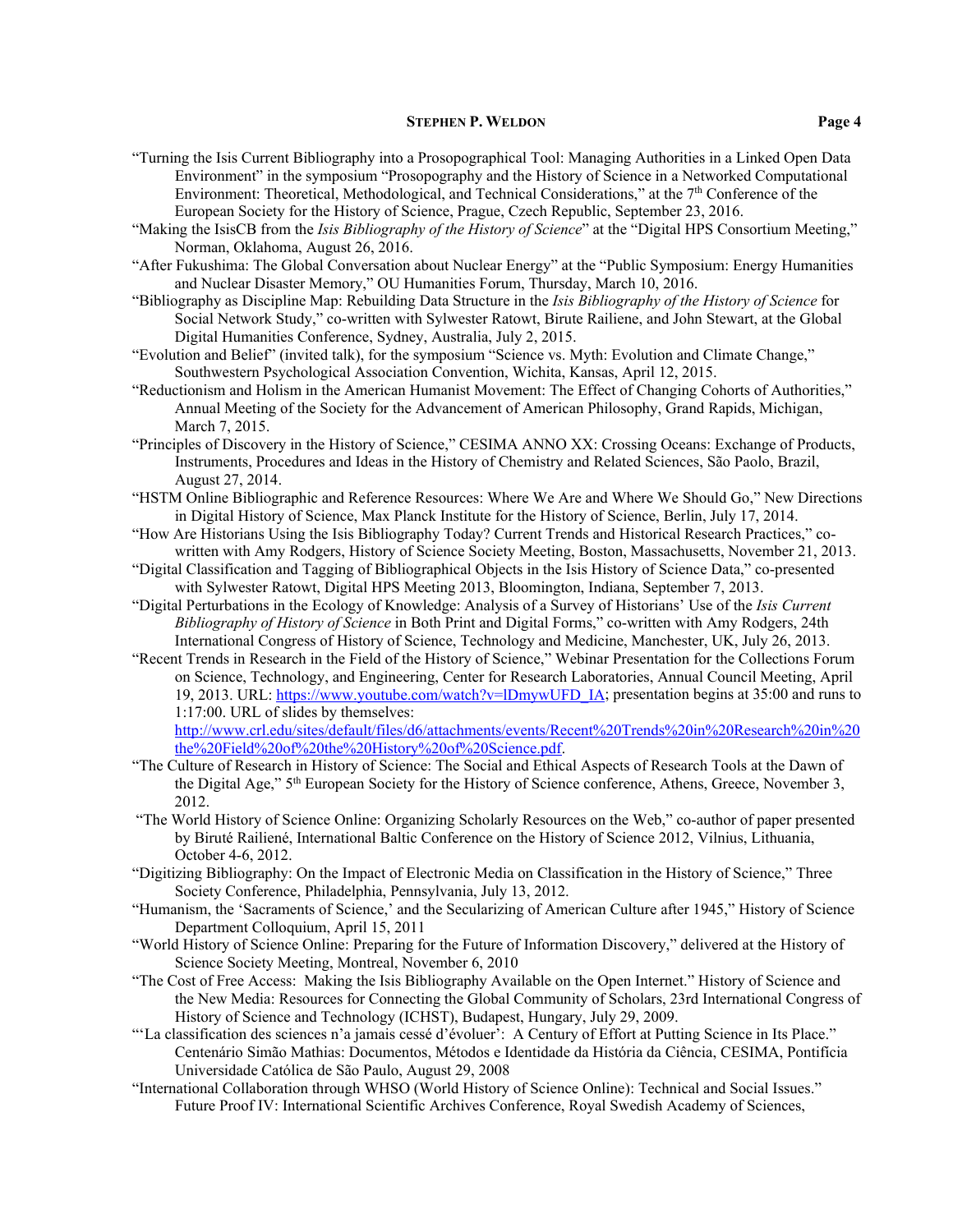Stockholm, Sweden, Friday, April 25, 2008

- "Francis Schaeffer and the Understanding of Modern Science in an Evangelical Context." History of Science Society Annual Meeting, Arlington, Virginia, November 2, 2007
- "Scientific Talk as a Medium for Negotiating Human Values: A Study of Fundamentalist-Humanist Interaction in Late 20th-Century America." History of Science Colloquium, University of Oklahoma, March 9, 2007
- "Evolution, Religion, and Science in 20th Century America." Renaissance Project Symposium on Science, Religion, and the Law in U.S. Politics and Society, University of Oklahoma, February 2, 2006
- "The *Isis Bibliography of the History of Science*: Attempting a Global Survey." XXII International Congress of History of Science, Beijing, July 24-30, 2005
- "Humanistic Psychology and Liberal Religion in America, 1950-1980." History of Science Society Annual Meeting, Austin, Texas, November 19, 2004
- "Forum Discussion on Classification." Moderator and Presenter. History of Science Society Annual Meeting, Cambridge, Massachusetts, November 22, 2003
- "Psychology and Secular Religion: Shifting Boundaries," History of Science Colloquium, University of Oklahoma, April 4, 2003
- "The sTarbaby Affair: Controversy within a Community of Skeptics over a Test of the Claims of Michel Gauquelin's Statistical Astrology," Science Studies Reading Group, Cornell University, February 26, 2001
- "Religion and Science in the Twentieth Century: Reflections on a Study of Secular Humanism." Science Studies Reading Group, Cornell University, October 7, 1996
- "Defending Science against Religion: Secular Intellectuals in Modern America." History of Science Society Annual Conference, Minneapolis, Minnesota, October 26-29, 1995
- Commentator. Conference on "Responding to Darwin: New Perspectives on the Darwinian Revolution," Dunedin, New Zealand, May 12-15, 1994
- "T. C. Schneirla and the Politics of Integrative Levels in the 30s and 40s." The T. C. Schneirla Conference, New York City, November 8, 1991

#### **6. BOOK REVIEWS:**

- Review of *Village Atheists: How America's Unbelievers Made Their Way in a Godly Nation* by Leigh Eric Schmidt. *Journal of American History* 104, no. 3 (2017): 783.
- "Monkey Business," Essay review of *Trying Biology: The Scopes Trial, Textbooks, and the Antievolution Movement in American Schools* by Adam R. Shapiro. *Studies in History and Philosophy of Biological and Biomedical Sciences* 48 (2014): 115-118.
- Review of *Science and Religion around the World,* edited by John Hedley Brooke and Ronald L. Numbers. *Isis* 103 (March 2012): 156-157.
- Review of *God vs. Darwin: The War between Evolution and Creationism in the Classroom* by Mano Singham. *NCSE Newsletter* (2011).
- Review of *The Wonderful Adventures of Nat Selleck & Eva Lou Shinn in Sci Fi Land: A Spoof on Evolution and Natural Selection* by A. Nonimous [John C. Greene]. *Isis* 99 (2008): 875-876.
- Review of *Science Talk: Changing Notions of Science in American Popular Culture* by Daniel Patrick Thurs. *Science Education* 92 (2008): 759-761.
- Review of *The Creationists* (revised edition) by Ronald L. Numbers. *Isis* 98 (2007): 871-873
- Review of *Modern Physics and Ancient Faith* by Stephen M. Barr. *Isis* 95 (2004): 742-743
- Review of *Language, Religion, Knowledge: Past and Present* by James Turner. *Isis* 95 (2004): 128
- Review of *Reconciling Science and Religion: The Debate in Early Twentieth-Century Britain*, by Peter J. Bowler. *Isis* 93 (2002): 745-747
- Review of *Landmarks in Western Science: From Prehistory to the Atomic Age*, by Peter Whitfield. *Isis* 93 (2002): 279-280
- Review of *Science or Pseudoscience: Magnetic Healing, Psychic Phenomena, and Other Heterodoxies*, by Henry H. Bauer. *Isis* 92 (2001): 815-816
- Review of *Belief in God in an Age of Science*, by John Polkinghorne. *Isis* 92 (2001): 599-600
- Review of *Science in the New Age: The Paranormal, Its Defenders and Debunkers, and American Culture*, by David J. Hess. *Isis* 85 (1994): 551-52

#### **7. SHORT NON-PEER REVIEWED PUBLICATIONS:**

"A Bibliography for the Future," *History of Science Society Newsletter* (47:1, January 2018): 1-4. URL: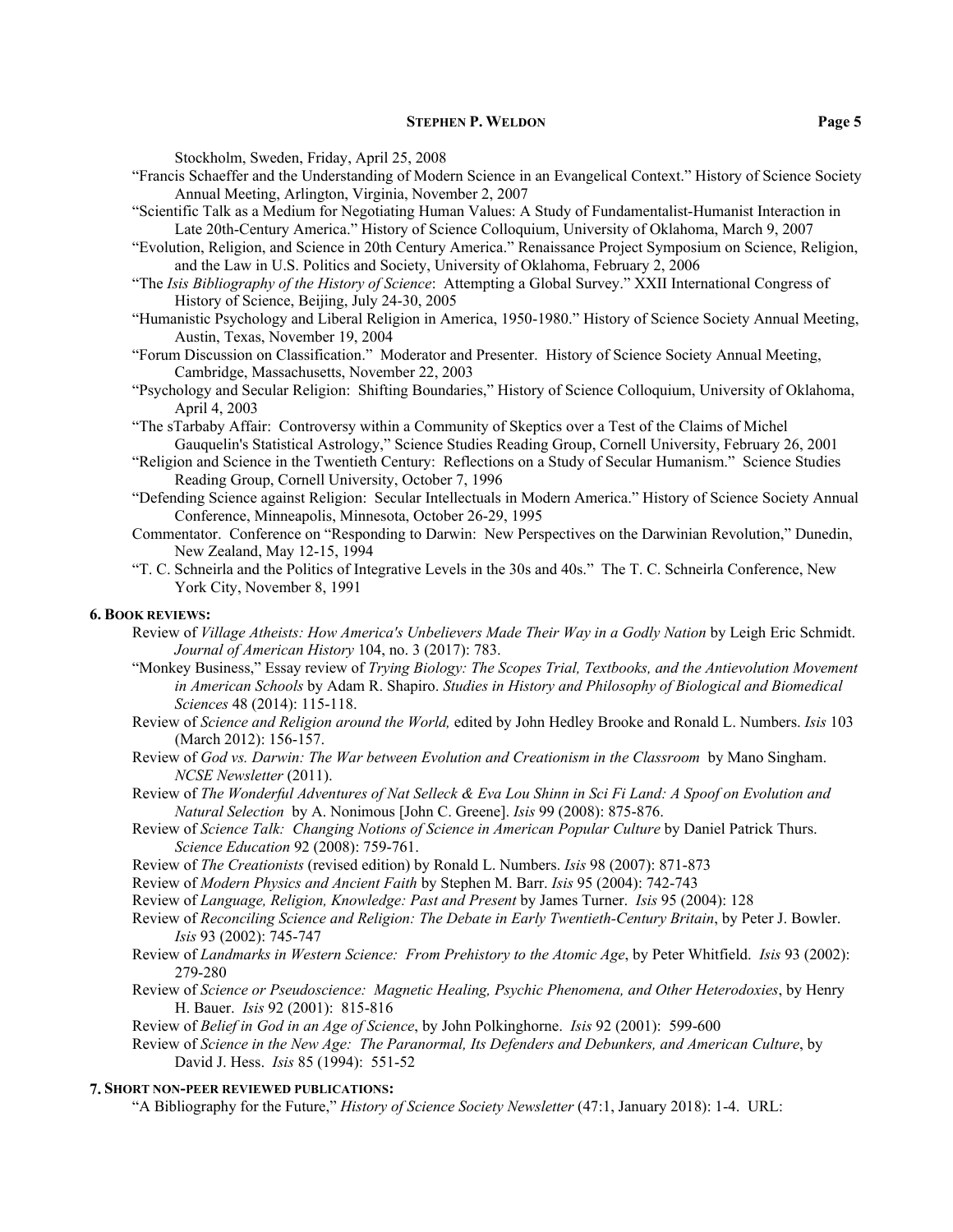<https://hssonline.org/resources/publications/newsletter/january-2018/a-bibliography-for-the-future/>

- "Searching Smartly in the HistSciTechMed Database," with Sam Spence and Kim Rudolph, *History of Science Society Newsletter* (39:2, April 2010): 26-40.
- "Humanism and Eugenics: A Case Study of Herman J. Muller," 139-149, in *Humanism Today,* ed. Howard B. Radest (Prometheus, 2007)
- "The Academy and the Pulpit: 1930s-Style Humanism at Columbia University." *Religious Humanism* 32, nos. 1 & 2 (Winter/Spring 1998): 29-50
- "In Defense of Science: Secular Intellectuals and the Failure of Nerve Thesis." *Religious Humanism* 30, nos. 1 & 2 (Winter/Spring 1996): 30-39

#### **8. PUBLIC TALKS:**

- A talk on the history of religious fundamentalism in America at "Bridging our Differences: Theological Tension between Evangelicals and Progressives" Roundtable discussion at St. Stephen's United Methodist Church, Norman, OK, September 27, 2015.
- "Science and the Humanistic Spirit in Modern America," Morning Star Congregation, Norman, Oklahoma, July 26, 2015.
- "Hypatia and the Library of Alexandria in the motion picture *Agora*." The Naturalist Society of Norman, November 21, 2010; and History of Science Club, February 2011
- "Secular Humanism," Unitarian Universality Fellowship, Norman, Oklahoma, December 5, 2010
- "Hopes, Fears, and Discontent in America: Four Decades of Anti-Evolutionism and Anti-Creationism" Darwin 2009, Sam Noble Oklahoma Museum of Natural History, August 27, 2009.
- " 貴重本が語る天文学の革命" [Translated title: The Story of the Scientific Revolution in Astronomy as Told through Rare Books] Ishikawa Kousen, Tsubata, Japan. Tuesday, January 9, 2008.
- "The Fundamentalisms of Science and Religion," a public talk sponsored by the Sciencenter at the Kendal retirement home, Ithaca, New York, September 13, 2000
- "Religion in America." Ho'onko, Enshoji Temple, Ishikawa-ken, Japan, October 24, 1999
- Discussant on the topics in the history and current state of humanism in the Unitarian Church. Young UU Leaders Seminar, Minneapolis, May 10-12, 1999.

## **ORGANIZATIONAL AND SERVICE OBLIGATIONS**

### **1. EXTRA-UNIVERSITY PROFESSIONAL COMMITTEE POSITIONS:**

- Technology & Communications Committee, History of Science Society, Chair (2015 August-2018 December) Commission on Bibliography and Documentation (International Union of History and Philosophy of
- Science/Division of History of Science and Technology), Vice President of Bibliography (2012-present) Editions Open Sources, Member of Editorial Board (2014-present)
- Linda Hall Library Fellowships Program, Reviewer (2014, 2015)
- History of Science Department, University of Wisconsin–Madison, Alumni Representative, Community and Alumni Relations Committee (2013-2015)
- World History of Science Online (a project of the International Union of History and Philosophy of Science/Division of History of Science and Technology), Chair of Governing Board (2007-present)

# **2. REVIEW AND REFEREE WORK:**

*Journal of the History of Biology*, article peer reviewer History of Science Consortium, fellowship application reviewer National Science Foundation, proposal referee

# **3. CONFERENCE AND SYMPOSIUM ORGANIZING:**

- Organizer for "Managing Citations and Classifications in a Collaborative Bibliographical Database," IsisCB Working Group, RCN, Utrecht, July 27-28, 2019.
- Co-organizer for THATCampHSS 2019, History of Science Society Annual Meeting, Utrecht, Netherlands, July 25- 26, 2019.
- Co-organizer for THATCampHSS 2018, History of Science Society Annual Meeting, Seattle, November 2, 2018. Co-organizer for Mapping Authorities and Ontologies in Computational and Digital HPS, RCN group meeting,

London, Sept. 18, 2018.

Co-organizer for THATCampHSS 2017, History of Science Society Annual Meeting, Toronto, Canada, November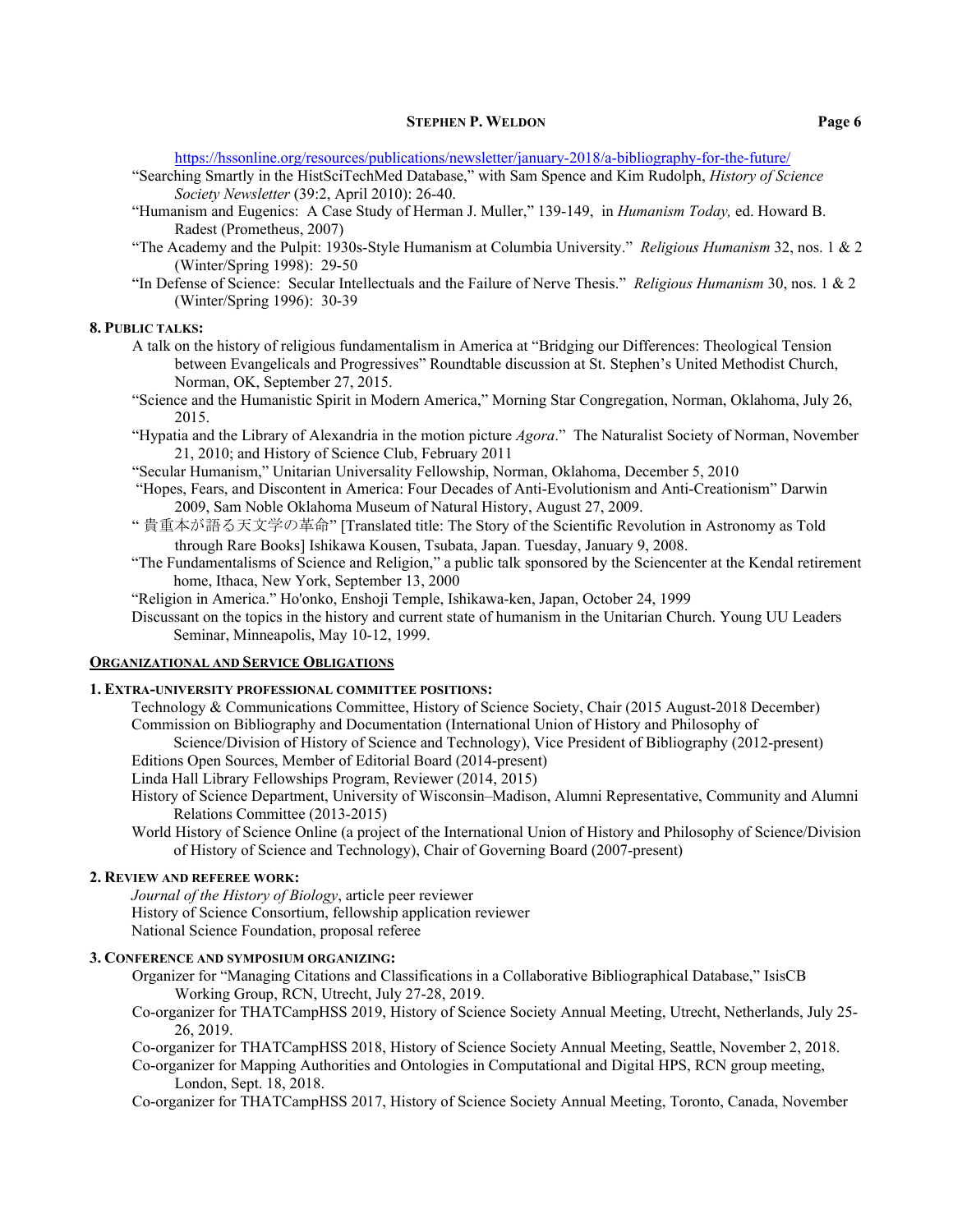12, 2017.

- Roundtable chair, "Software Development in the History of Science," History of Science Society Annual Meeting, Toronto, Canada, November 11, 2017.
- Co-organizer of the panel "Humanisms in Twentieth Century American Culture" at the Society for U.S. Intellectual History, Plano, Texas, October 27, 2017.
- Co-organizer of symposium "Doing History of Science in a Digital, Global, Networked Community: Tools and Services Linking Scholars and Scholarship" at the ICHST 2017 25th International Congress of History of Science and Technology, Rio de Janeiro, Brazil, July 25, 2017.
- Organizer for THATCamp HSS 2016, Atlanta, November 6, 2016.
- Roundtable co-organizer with Benjamin Gross, "The Library and the Discipline in the Twenty-First Century," at the History of Science Society Conference, Atlanta, Georgia, November 4, 2016.
- Session co-organizer for "Prosopography and the History of Science in a Networked Computational Environment: Theoretical, Methodological, and Technical Considerations," at the 7th Conference of the European Society for the History of Science, Prague, Czech Republic, September 23, 2016.

Conference co-organizer for "Digital HPS Consortium Meeting," Norman, Oklahoma, August 26-28, 2016.

Session co-organizer for "History of Science in the Age of Networked Digital Humanities" symposium at Global Digital Humanities Conference, Sydney, Australia, July 2, 2015.

Conference co-organizer for THATCamp HSS 2015, San Francisco, November 19, 2015.

- Session co-organizer for "History of Science in the Age of Networked Digital Humanities" symposium at Global Digital Humanities Conference, Sydney, Australia, July 2, 2015.
- Conference co-organizer for THATCamp HSS 2014, Chicago, IL, November 6, 2014.

Conference co-organizer for "New Directions in Digital History of Science," Max Planck Institute for the History of Science, Berlin, July 17, 2014.

- Session co-organizer for "The Isis Bibliography and the Profession: Past, Present, and Future" symposium at History of Science Society Meeting, Boston, Massachusetts, November 21, 2013.
- Organized a reception honoring the Isis Bibliographer Emeritus, John Neu, at the History of Science Society Meeting, Boston, Massachusetts, November 22, 2013.
- Session co-organizer for "History of Science and the Ecology of Knowledge" symposium at the 24th International Congress of History of Science, Technology and Medicine, Manchester, UK, July 26, 2013.
- Created, judged, and organized award ceremony for a bibliography prize, the Neu-Whitrow Prize for the best bibliography or finding aid in the history of science, as part of the Commission on Bibliography and Documentation, 2013.
- Conference planner for "Isis CB 2.0 Conference," an international research conference with 15 invited guests and over 20 local participants, held in the History of Science Collections of the University of Oklahoma, Norman, Oklahoma, supported primarily with funds from the Alfred P. Sloan Foundation, April 11-13, 2013.
- Session co-organizer for "The Tools of Research and the Craft of History" symposium at 5ESHS, Athens, November 1-3, 2012. URL of Conference Proceedings[: http://5eshs.hpdst.gr/sites/5eshs.hpdst.gr/files/5eshs](http://5eshs.hpdst.gr/sites/5eshs.hpdst.gr/files/5eshs-proceedings.pdf)[proceedings.pdf.](http://5eshs.hpdst.gr/sites/5eshs.hpdst.gr/files/5eshs-proceedings.pdf)

Session organizer for "Science and the New Media" symposium at ICHST, Budapest, Summer 2009.

Session organizer for "Classification in the History of Science," a 2-session symposium at the History of Science Society meeting, Phoenix, November 20-21, 2009.

# **FUNDING**

## **GRANTS AND AWARDS**

- University of Oklahoma, OU Data Scholarship, "Extending the Isis Bibliographical and Authority Dataset," 2019 (\$5,000)
- University of Oklahoma, Faculty Investment Program Grant, "Modeling the Discipline of History of Science: Populating and Analyzing Authorities with Semantic Web Technology in IsisCB Explore," 2017-2018 (\$15,000)
- National Science Foundation, co-PI, in collaboration with Manfred Laubichler (PI), Jane Maienschein (co-PI), and Colin Allen (co-PI), "Research Coordination Network: Building a Network for Digital and Computational History and Philosophy of Science," 2016-present (\$399,238)
- Alfred P. Sloan Foundation, Digital Information Technology related to Scholarly Communication, a grant to develop a digital resource using the content of the *Isis Bibliography*, in collaboration with University of Melbourne's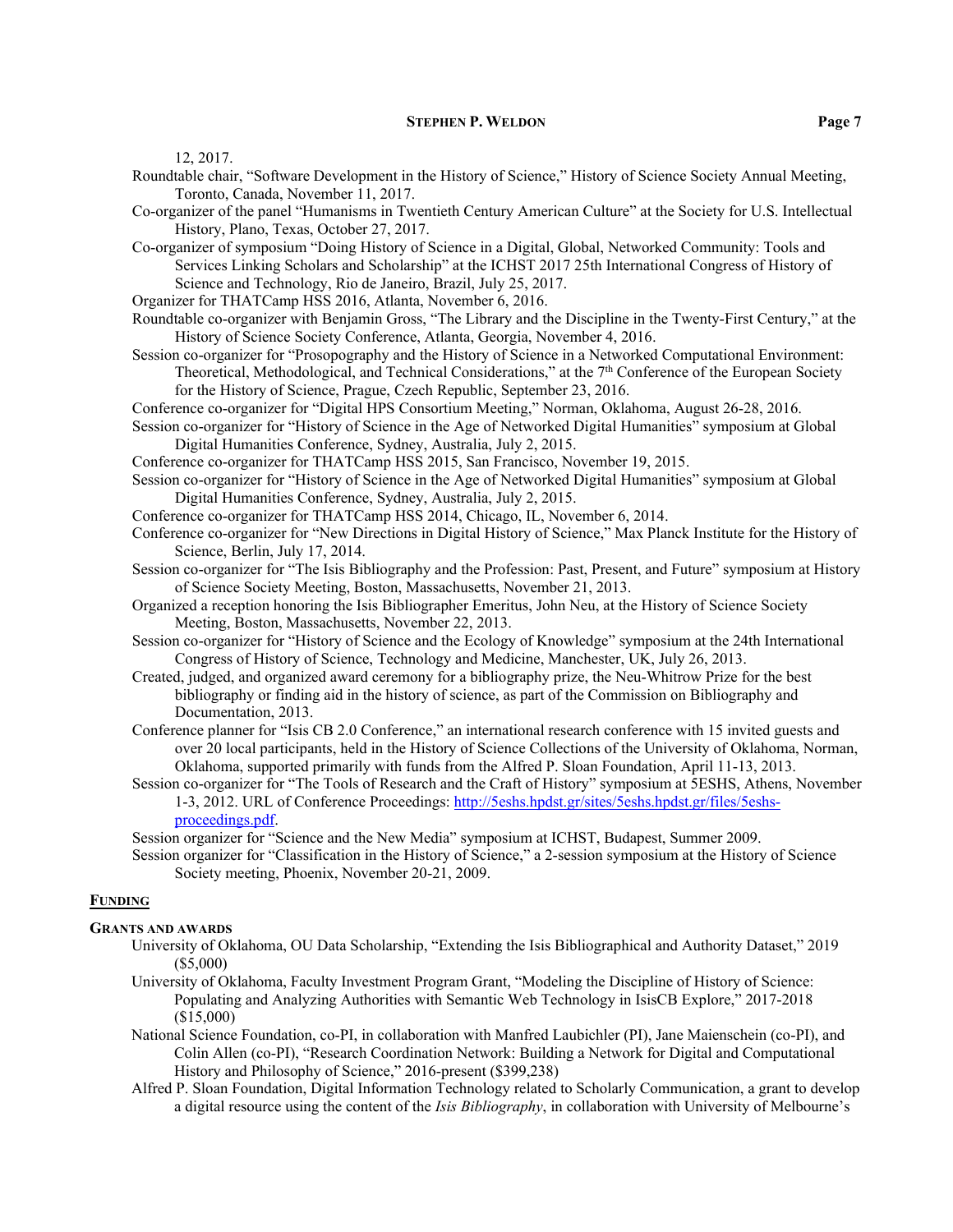eScholarship Research Centre, 2014-2016 (\$350,000)

University of Oklahoma, Publication Support Program for Open Access Resources, 2014 (\$6,000)

University of Oklahoma, Faculty Enrichment Grant, 2013 (\$710)

- University of Oklahoma, Supplemental Grant for Conference on Proposal Development for Isis CB 2.0, 2013 (\$2,500)
- Alfred P. Sloan Foundation, Conference on Proposal Development for new digital resource based on the Isis Current Bibliography, 2012 (\$13,000)
- Editing subvention for *The Scientific Spirit of American Humanism* (working title), University of Oklahoma, 2011 (\$2000)

Junior Faculty Summer Fellowship, University of Oklahoma, 2005. (\$6,000)

Travel funding for XXII International Congress of History of Science in Beijing, University of Oklahoma, 2005 National Science Foundation, travel grant, "Disseminating Darwin" Conference in Dunedin, New Zealand, 1994 National Science Foundation, Dissertation Improvement Grant, 1993-1994. (\$5,000)

# **UNIVERSITY ACTIVITIES**

#### **1. GRADUATE STUDENT ADVISING**

- Emily Griffin, chair, M.A. committee. Thesis on Kurt Vonnegut and his place in Cold War American culture. (Degree granted, May 2018)
- Thomas Hoyt, chair, M.A. committee. Thesis on John William Draper and the Conflict Thesis as related to American Nationalism (Degree granted, May 2011)
- Rick Tison, chair, Ph.D. committee. Dissertation title: "Science on Mt. Sinai: Moses, Genesis, and Scriptural Geology in Antebellum America" (Degree granted, Summer 2008)
- Sam Spence, chair, M.A. committee. Thesis on the influence of science fiction writers on the Strategic Defense Initiative of the United States in the 1980s. (Degree granted, Fall 2008)
- Matthis Krischel, chair, M.A. committee. Thesis title: "ʻImmer der Krieg verschlingt die Besten': Biology, War, and Scientific Internationalism, 1912-1920" (Degree granted, May 2007)

# **2. COURSES TAUGHT**

- HSCI 2223 Lives in Science (Fall 2013)
- HSCI 2443 Science in a Religious World (Spring 2010, Spring 2012, Spring 2013)
- HSCI 2433 Science and Politics, Int'l Perspectives (Fall 2010)
- HSCI 3032 History of Science since Newton (Fall 2009, Spring 2011, Fall 2011, Fall 2012, Spring 2016, Fall 2019, Spring 2020)
- HSCI 3433 Science and Politics, Int'l Perspectives (Spring 2008)
- HSCI 3443 Science in a Religious World (Spring 2003, Fall 2004, Spring 2006, May Intersession 2006, Fall 2007, Spring 2014, Fall 2015, Spring 2019)
- HSCI 3993 Jr. Seminar: Topics in the Human Sciences (Fall 2018)
- HSCI 4993 Capstone: Topics in the Human Sciences (Fall 2018)
- HSCI 4990 Independent Study: Advanced Reading in Science and Religion (Summer 2004, Fall 2006)
- HSCI 5533 Advanced Studies in Modern Science: Science and Democracy (Fall 2005)
- HSCI 5533 Advanced Studies in Modern Science: 20<sup>th</sup> century History of Science (Spring 2018)
- HSCI 5550 Topics in the History of Science: Science in a Religious World (Spring 2003)
- HSCI 5970 Seminar in Research Criticism and Analysis: Historiography of Science
- HSCI 5990 Graduate Survey in History of Science: Modern Science
- OSLEP (Fall 2005) faculty resource person for course in Evolution and Creationism taught by Dr. Wesley Elsberry
- OSLEP (Winter 2019) faculty resource person, Media, Culture, and Ubiquitous Technology, taught by Dr. Steven E. Jones

Facilitator of a faculty-graduate student reading group on Topics in Science and Religion (2004-2006)

# **3. UNIVERSITY PROFESSIONAL SERVICE COMMITTEES**

SLIS Faculty Search Committee (Spring and Fall 2019)

Committee A, Department of History of Science (2006-2007, 2013-2014)

OU History of Science Collections Advisory Committee, co-chair (2017-present)

A&S Student Scholarships and Awards Committee (2013-1014)